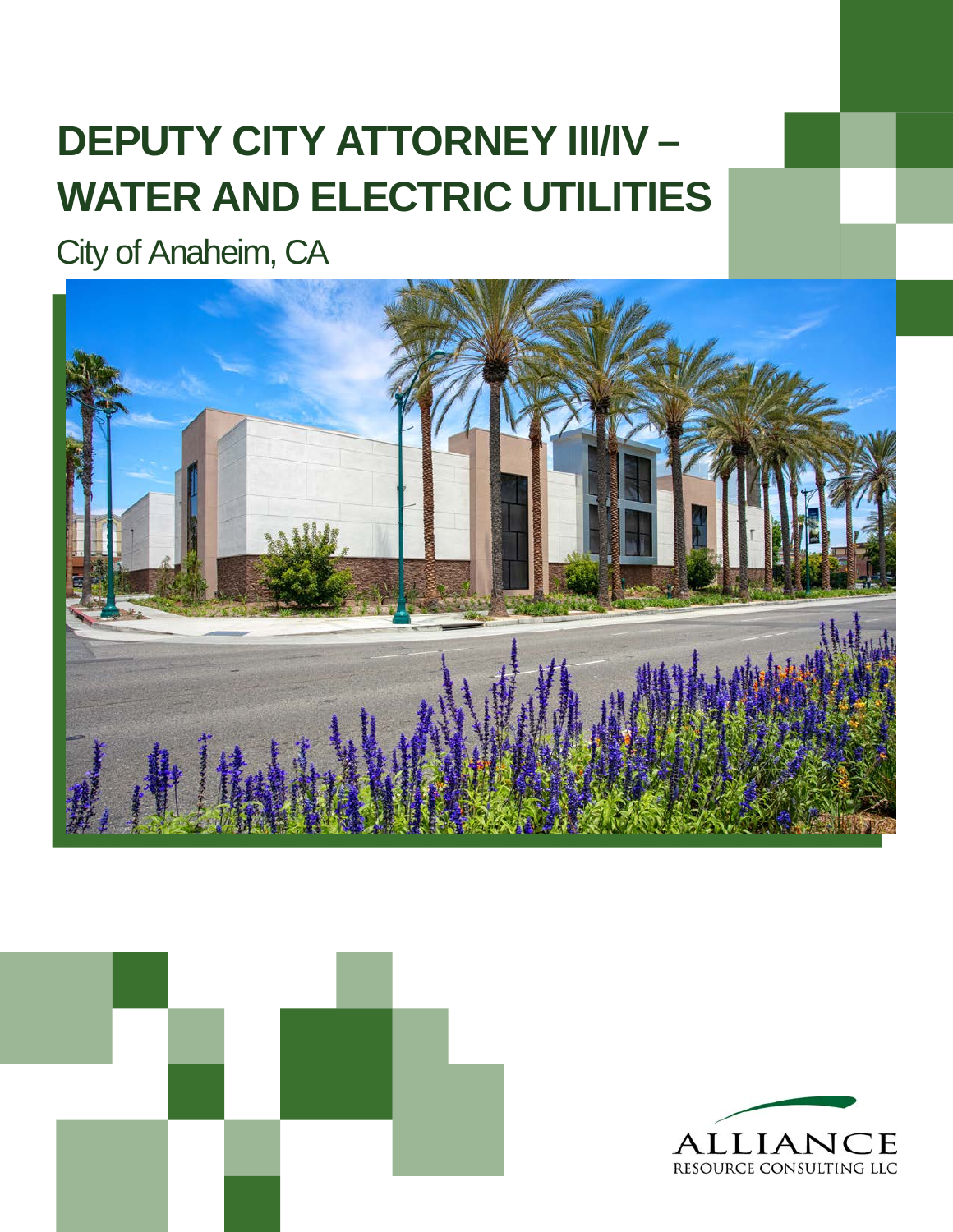## ALLIANCE RESOURCE CONSULTING LLC







# **THE COMMUNITY**

The City of Anaheim (interchangeably the "City" or "Anaheim"), situated in the heart of Orange County, California, has a population of approximately 350,000 residents within its 50 square mile city limits. It is the largest city in Orange County, one of the ten largest cities in California, operates the only municipal electric system in Orange County, and operates its own state-certified water quality laboratory. Anaheim features a mild yearround climate with easy access to a wide array of cultural, entertainment and recreational options. The City embraces a vibrant cultural arts community, and several museums and performing arts venues. Professional sports teams include the Angels Baseball team and the Anaheim Ducks Hockey team. Entertainment options include The Disneyland Resort, golf, boutique shopping and a wide variety of restaurants. More than 40 million people visit Anaheim annually.

Anaheim has four distinct historic districts located in Central Anaheim. These districts encompass approximately two square miles and reflect the City's pride in, and emphasis on, maintaining the character and heritage of Anaheim. Anaheim also boasts world-class meeting and entertainment venues including the Anaheim Convention Center, which is LEED-certified, the largest on the west coast, and has the largest municipal solar photovoltaic (PV) system on top of a convention center in North America; the Honda Center; the City National Grove of Anaheim; and the Anaheim Garden Walk. The City is home to a large number of diverse employers, including Walt Disney World Co., L-3 Communications, Kaiser Permanente, Extron Electronics, and Northgate Gonzalez Markets.

Over the years, Anaheim has been transformed from a small farming community to an international destination. It is the home to major sports, entertainment, recreational and industrial communities. Boundless shopping, nightlife and dining options add to the appeal of this world-class City. Anaheim's thriving visitor industry and business community help support the City's neighborhoods and make Anaheim a great place to live, work and play.

To learn more, go to: [www.anaheim.net](http://www.anaheim.net)

### **THE GOVERNMENT**

Founded in 1857 as Orange County's first city, Anaheim is a full service, charter city with a council/manager form of government. The City Manager and staff oversee the day-to-day operations, while a seven-member City Council sets policy and serves as the representatives for Anaheim's residents. The City Council includes a mayor elected to represent the entire city at large and six council members who are elected by districts. Enterprises, including Anaheim Public Utilities, the City-owned not-for-profit water and electric utility that offers quality electric and water services to residents and business in Anaheim at rates among the lowest in Orange County, and the Convention, Sports & Entertainment Department, which runs the Anaheim Convention Center (the largest convention center on the West Coast) and oversees the Honda Center, Angel Stadium of Anaheim and the ARTIC Transit Center, make up a large part of Anaheim's annual budget. Anaheim's departments include City Administration, the City Attorney's Office, the City Clerk's Office, Housing and Community Development, Economic Development, Community Services, Finance, Fire & Rescue, Human Resources, Planning & Building, Police, Public Utilities, Public Works, and Convention, Sports & Entertainment.

# **THE CITY ATTORNEY'S OFFICE**

The Office of the City Attorney provides legal advice and services to the City Council, City officials, staff, departments, boards, commissions, and related City entities and enterprises such as Anaheim Public Utilities. It also protects the interests of the City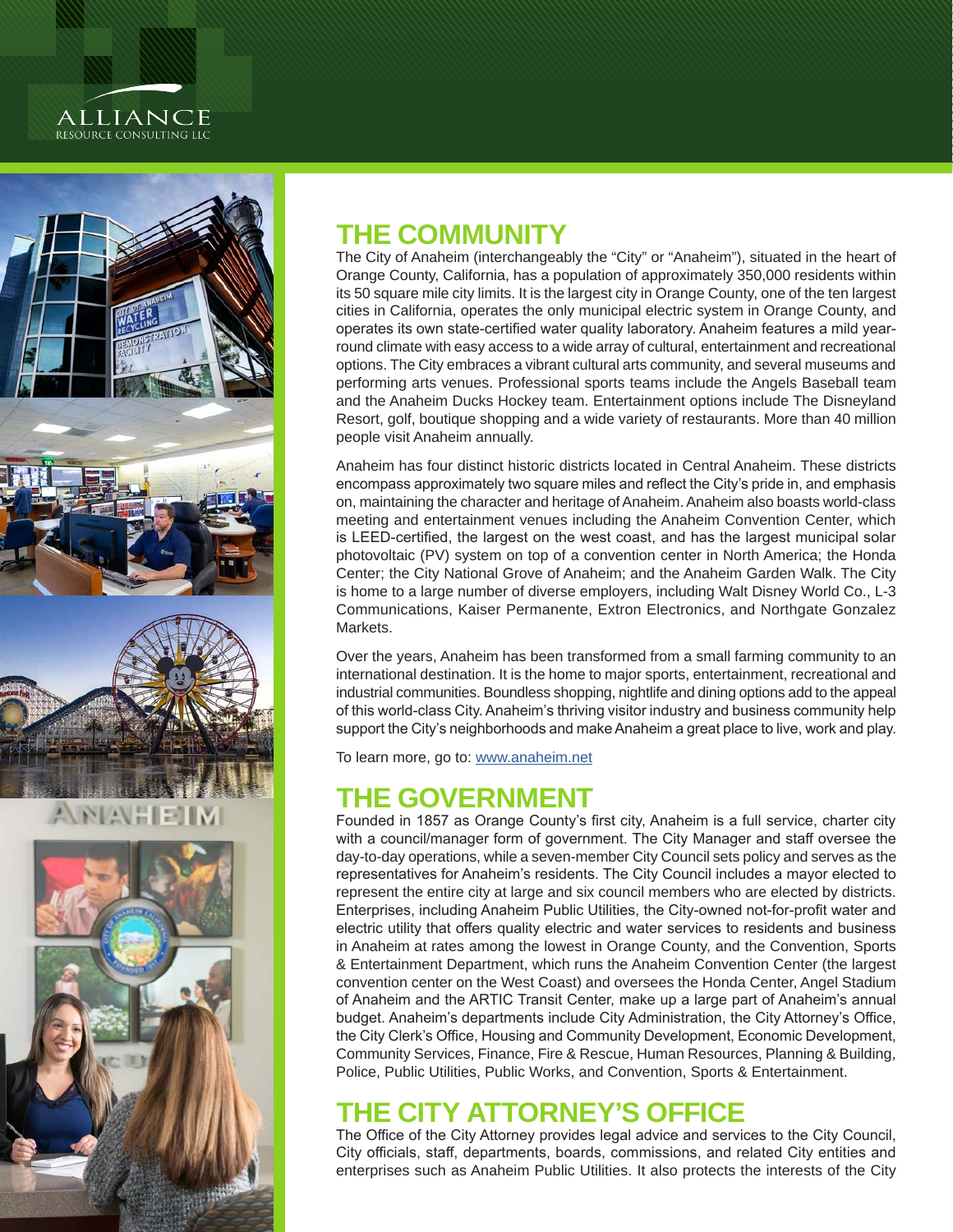# **DEPUTY CITY ATTORNEY III/IV – WATER AND ELECTRIC UTILITIES**

City of Anaheim, CA

and its citizens and assures that actions by, or on behalf of, the City and its related entities are in accordance with applicable legal requirements. The Anaheim City Attorney's Office fosters a collaborative and collegial environment, staffed with committed professionals who take pride in the work they do, the services they provide, and supporting each other.

### **THE POSITION**

Reporting to the Chief Assistant City Attorney and working closely with the Assistant City Attorney who serves as General Counsel to Anaheim Public Utilities, the Deputy City Attorney assigned to work with Anaheim Public Utilities is one of three lawyers dedicated to supporting the department. The incumbent will perform a wide variety of legal duties ranging in difficulty from moderate to highly complex.

Key job responsibilities for the Deputy City Attorney assigned to work with Anaheim Public Utilities include:

- Perform legal research and prepare written and oral opinions on various legal issues;
- Provide legal guidance to the Public Utilities Board, the Public Utilities Hearing Board, and the Underground Conversion Subcommittee;
- Oversee public hearings and ensure compliance with Proposition 218, Proposition 26, the Public Contracts code (including dealing with bid protests and the use of design-build contracts), CEQA, and other environmental rules and regulations;
- Coordinate assigned activities with other divisions, departments, and outside agencies;
- Respond to public inquiries; provide advice on customer service issues; and provide advice about legislative and regulatory matters;
- Draft contracts, resolutions, and ordinances;
- Negotiate and draft telecommunications and technology agreements;
- Provide advice about Joint Powers Authorities and work with industry groups on issues of mutual interest and legislation; and
- Provide advice to City officials on any areas of municipal law, including public hearings and compliance with the Public Records Act, the Brown Act, and state and local conflict of interest statutes, regulations, and ordinances.

#### **Experience, Education and Certifications**

Requires at least four (4) years of increasingly responsible experience related to municipal law, as well as applicable or analogous experience working with water and/or electric utilities. A Juris Doctorate degree from an accredited law school and a California license to practice law are required. The best qualified candidates will have in-depth knowledge regarding areas of municipal law, power purchase agreements, Propositions 218 and 26, water and electric rules and rate setting, the Public Contracts code (including dealing with bid protests and the use of design-build contracts), CEQA and other environmental rules and regulations. Prior experience working for a publicly owned utility is highly desirable.

Requires a license to practice law in the State of California and the United States District Courts located in California. Also requires possession of an appropriate, valid California driver's license.

### **THE IDEAL CANDIDATE**

The ideal candidate has professional integrity and ethics; is a strategic and a tactical thinker; is conscientious, responsive, and collaborative; possess political acumen; and is comfortable working in a fast-paced, highly regulated industry. The candidate is hard working, enjoys challenges, and energetically embraces diverse issues. Outstanding communication skills, the ability to effectively present complex information and think on ones feet, and having the confidence to assertively advocate for matters that are in the best interests of the City are highly desired characteristics.

The selected candidate will be someone who is a problem solver, accepts difficult assignments and responsibilities, is a big picture thinker, and is intuitive, respectful, and team-oriented. The candidate will be knowledgeable, reliable, transparent, and flexible. Lastly, the person will embrace the "Anaheim Way" of doing business and the opportunity to make positive impacts throughout the community.